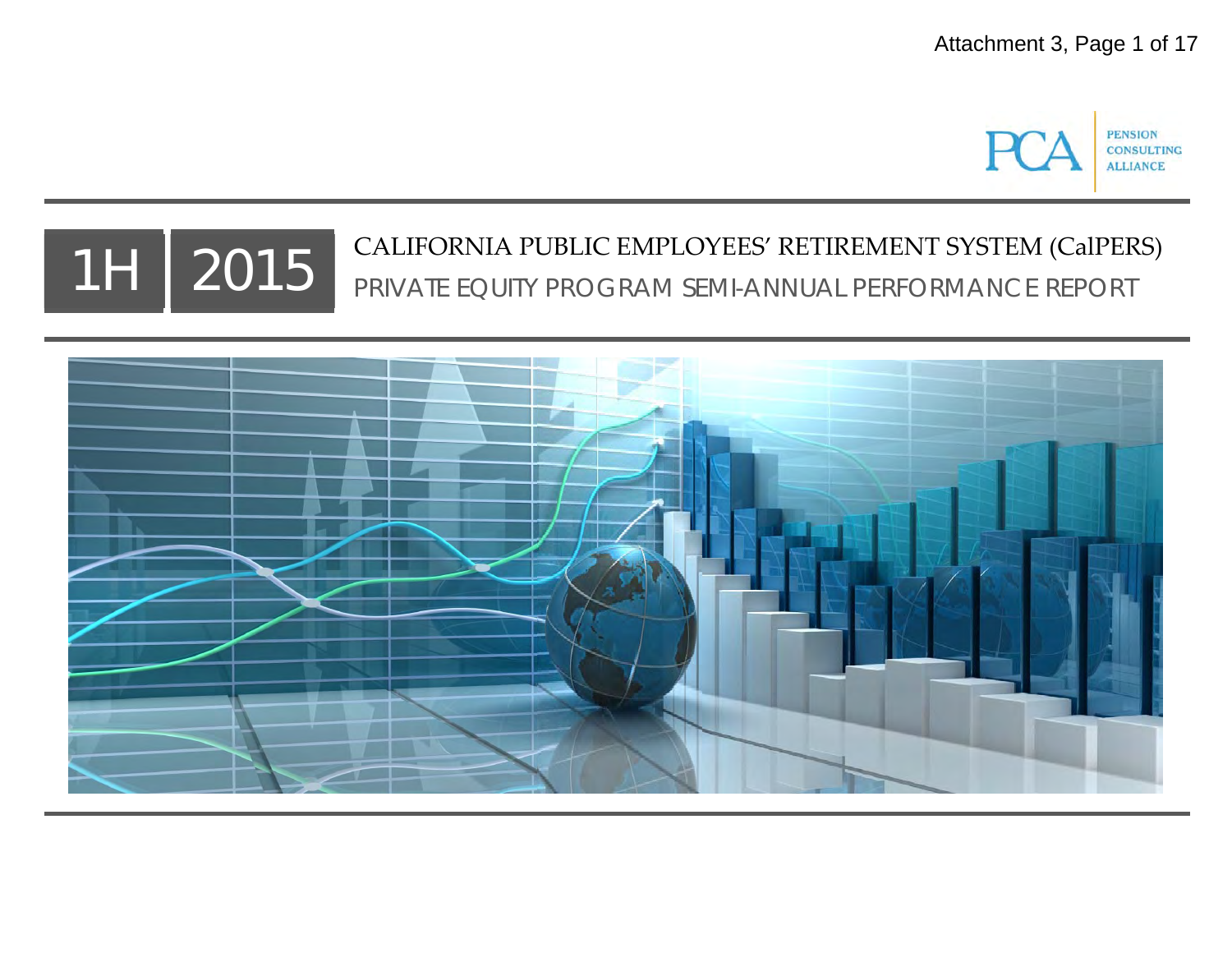### **INTRODUCTION**

Private equity is a long-term asset class with performance results influenced by various factors. This report concentrates on several key exposures that contribute to performance results, including sector, geography, structure and vintage year. In addition, the broad industry trends highlighted herein may affect future performance results.

## **EXECUTIVE SUMMARY**

# **Portfolio Highlights**

- The PE Program underperformed the Policy Benchmark over the latest one, three, five, and ten-year periods. Despite trailing the Policy Benchmark over the latest ten-year period, **the PE Program's average annual return as of June 30, 2015 is above CalPERS' expected return for the asset class (9.33%), well above the actuarial rate of return (7.5%) and has consistently outperformed the peer-based State Street Private Equity Index (SSPEI).**
- Including a public market index in the PE Program Policy Benchmark continues to result in questions about comparable performance results. Most private equity investors use this type of benchmark and the industry is attempting to develop an alternative that will be more readily understood and acceptable. **In the interim, generally expect private equity to underperform rising public equity markets and outperform falling ones.**
- A **downturn in the energy sector impacted the one-year return** of the overall markets, including the PE Program, Policy Benchmark and SSPEI.
- **The PE Program has been net cash flow positive by approximately \$21 billion (i.e., distributions received exceeded capital contributions made) since 2011.**
- **The performance of the portfolio is primarily driven by investments** (a) in the **Buyout** strategy, (b) in the **United States** and (c) utilizing **partnership structures**. This is true over all measured time periods.
- An analysis of the existing unfunded commitments shows that the **PE Program's general partners have approximately \$11.7 billion of "dry powder,"** approximately 25% of which is from the 2006-2008 vintage years, though the investment period for most (if not all) of these funds should by now be expired.
- Although the PE Program is in its twenty-fifth year, **93% of value and performance are attributable to commitments made in the last ten years.** More specifically, commitments made in the 2006-2008 vintage years currently represent nearly two-thirds of the PE Program's aggregate fair market value.
- **The PE Program's five largest general partner relationships represent approximately 35% of net exposure**, which is defined as cost plus unfunded commitments.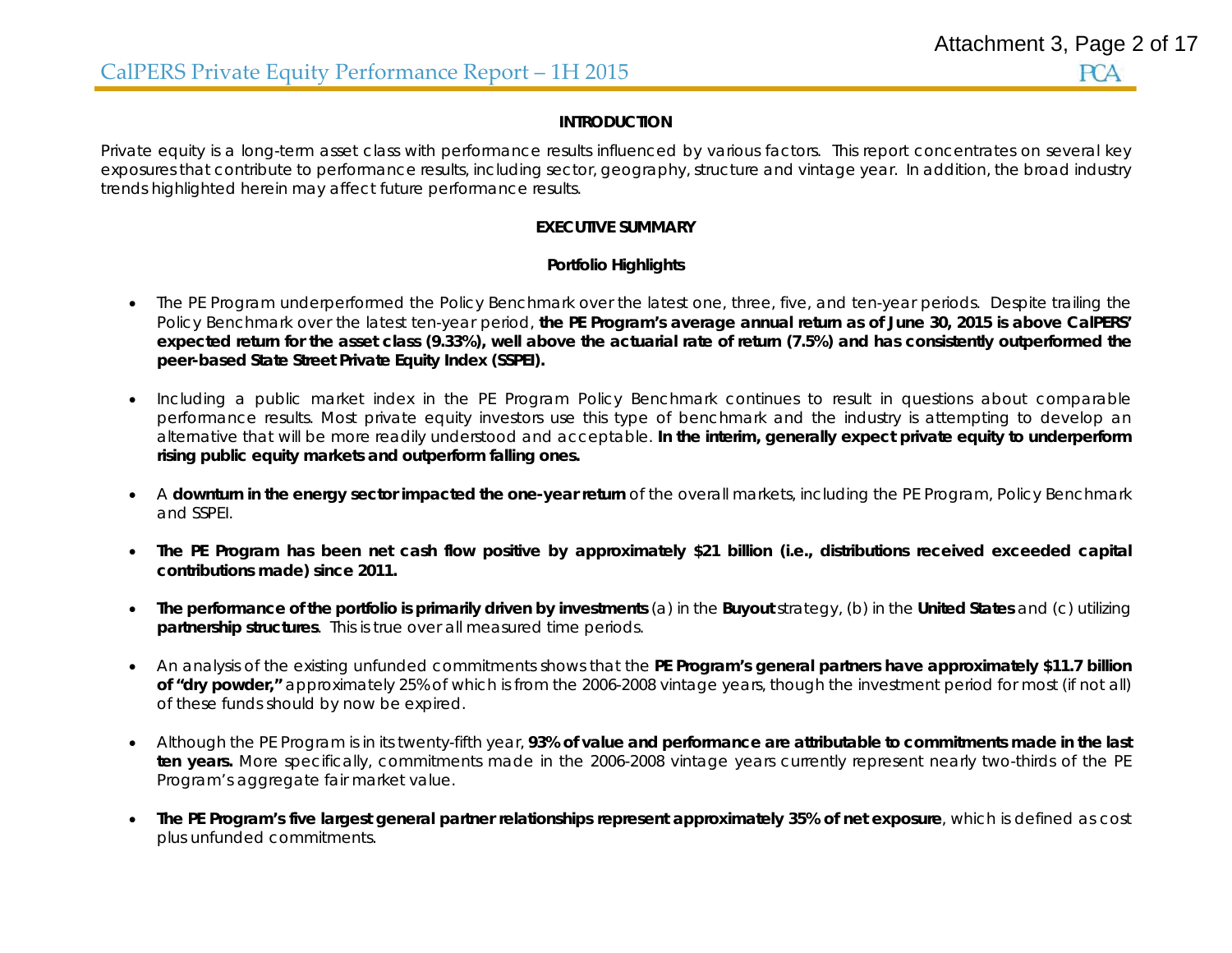# **Industry Trends**

- **U.S. private equity fundraising in 2014 exceeded that of 2013 by roughly 20%;** a strong fundraising environment has continued through the first half of 2015**.** Fundraising is on pace to roughly equal 2014 levels, which were approximately \$265 billion.
- $\bullet$  **Commitments to buyout funds totaled approximately \$70 billion, which accounted for 72% of total U.S. fundraising activity** during the first half of the year.
- $\bullet$ **Risk metrics in the U.S. leveraged buyout market were mixed during the first half,** with an uptick in purchase price multiples (from 9.7x to 10.1x) and slight decline in average debt multiples (from 5.8x to 5.5x).
- $\bullet$ **U.S. purchase price multiples continue to exceed those in 2007 while debt multiples remain slightly below 2007 levels.**
- e **First quarter venture capital deal volume was robust** relative to the same period in recent years, and venture capital **IPO volume remained high.**
- $\bullet$  **The outlook for distressed debt investment strategies continues to be mixed**, as default rates remain very low but a turn in the cycle could materially increase the opportunity set.
- **The S.E.C. has increased its scrutiny on private equity**, particularly with respect to general partners' fee and expense allocation practices. This issue has garnered significant media attention though it is unclear yet whether it will result in greater transparency.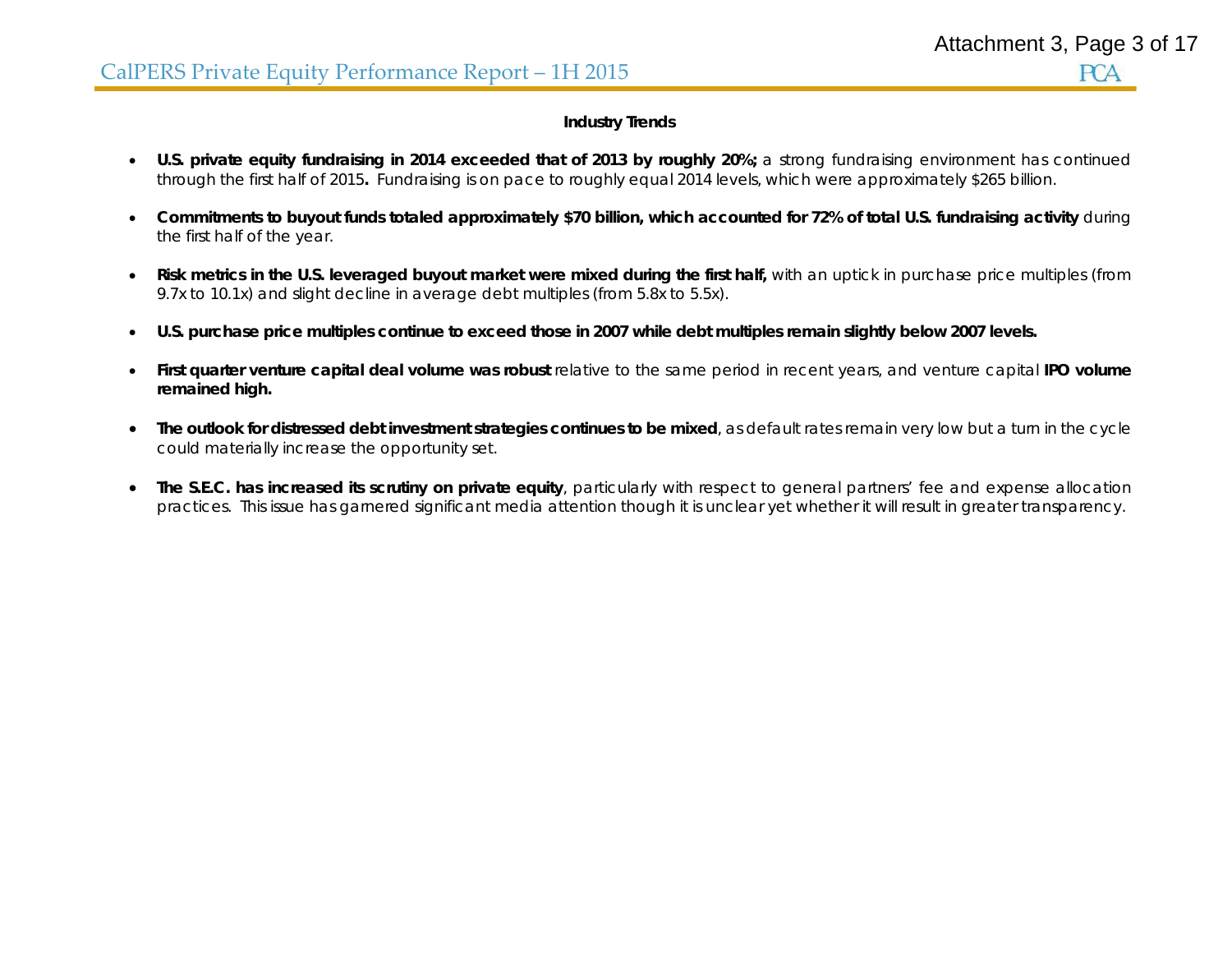### **OVERALL PRIVATE EQUITY PROGRAM PERFORMANCE**

|                                                        | 1 Year    | 3 Year    | 5 Year    | 10 Year   |
|--------------------------------------------------------|-----------|-----------|-----------|-----------|
| CalPERS' PE Program <sup>1</sup>                       | 8.9%      | 14.1%     | 14.4%     | 11.9%     |
| PE Program Policy Benchmark <sup>2</sup>               | 11.1%     | 16.7%     | 15.0%     | 14.9%     |
| State Street Private Equity Index (SSPEI) <sup>3</sup> | 7.6%      | 11.6%     | 12.7%     | 11.5%     |
| <b>Excess Return</b>                                   |           |           |           |           |
| v. Policy Benchmark                                    | $(2.2\%)$ | $(2.6\%)$ | $(0.6\%)$ | $(3.0\%)$ |
| v. SSPFI                                               | 1.3%      | 2.5%      | 1.7%      | 0.4%      |

# **Performance vs. Policy Benchmarks**

Source: Wilshire Associates, State Street, PCA

- o As of June 30, 2015, the PE Program represented 9.6% of the overall portfolio, which is 0.4% below the PE Program's interim target of 10% and 2.4% below the long-term target of 12%.
- o The PE Program underperformed the Policy Benchmark by 2.2% over the latest year. The one-year PE Program return of 8.9%, down from 14.6% as of December 31, 2014, is generally reflective of broad market movements as the SSPEI declined from a one-year return of 14.4% to 7.6% over the same time period. Similarly, the Policy Benchmark's one-year return declined from 17.1% as of December 31, 2014 to 11.1% as of June 30, 2015, demonstrating lower public equity returns over the same periods.
- o Strong absolute five-year returns for the PE Program and the Policy Benchmark demonstrate the continued recovery from the economic crisis in late 2008/early 2009, while the PE Program underperformed the benchmark by 0.6%.
- o The PE Program has posted a return above the expected return for the asset class (9.33%) and above the actuarial rate of return (7.5%) over the latest ten-year period, despite trailing the Policy Benchmark by 300 basis points. Given the long term nature of private equity, the three-, five- and ten-year results are more instructive in analyzing overall performance than is the one-year return.
- The PE Program outperformed the State Street Private Equity Index (a peer based, industry benchmark) over all periods evaluated, with the largest outperformance occurring at the three- and five-year time periods.

<sup>1</sup> The net asset value of CalPERS' PE Program portfolio is lagged one quarter with adjustments for current cash flows through the reporting period

<sup>&</sup>lt;sup>2</sup> Currently equals (67% FTSE US TMI + 33% FTSE AW x-US TMI) + 3% 1-quarter lagged from and since September 2011; the Wilshire 2500 ex-tob + 3% since July 2009; previous periods for the PE Program Policy Index are linked historically to the Custom Young Fund Index, the PE Program's prior benchmark. The Custom Young Fund Index was composed of private equity holdings where write downs lagged the public markets declines in the reporting period.

<sup>3</sup> Time-weighted return calculated by linking quarterly return, 1-quarter lagged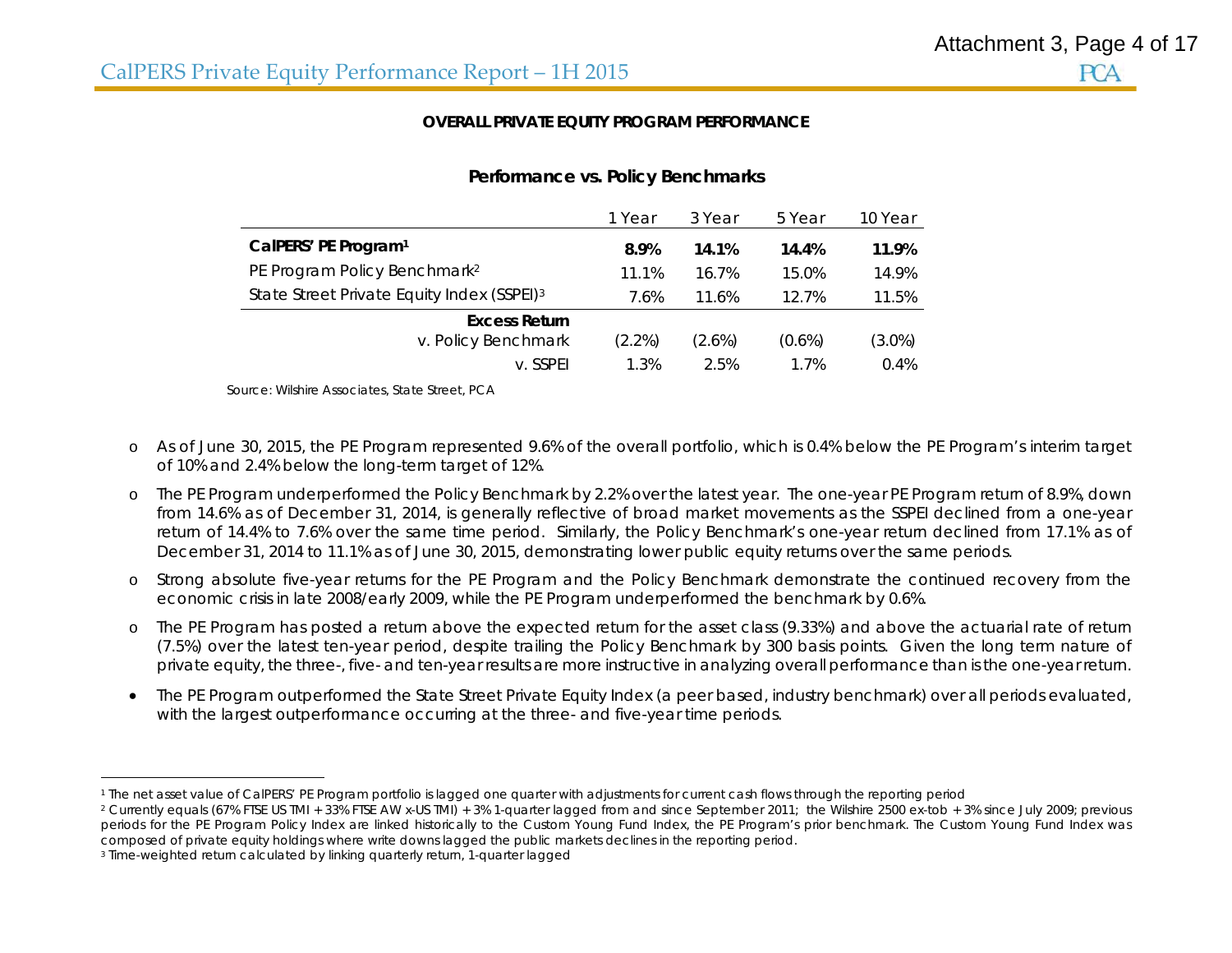

## **NET ASSET VALUE CHANGE AND CASH FLOWS**

- o PE Program net asset value (NAV) decreased by \$2.6 billion over the latest year due to strong distributions of capital from managers, totaling \$8.7 billion, which exceeded the program's total contributions and valuation increases, which equaled \$6.1 billion.
- o Over the three-year period ending June 30, 2015, the PE Program received \$27.5 billion in distributions while contributing \$10.0 billion, resulting in a positive net cash flow of \$17.5 billion.
- o Distributions from managers have been high due to an attractive exit market (including an active IPO environment for both venture capital and leveraged buyout transactions) and more friendly credit markets resulting in material utilization of the dividend recap. In addition, the PE Program's sales on the secondary market, and proceeds received when direct investments in certain private equity management companies were wholly or partially realized in 2013, generated distributions and contributed to the positive net cash flows.

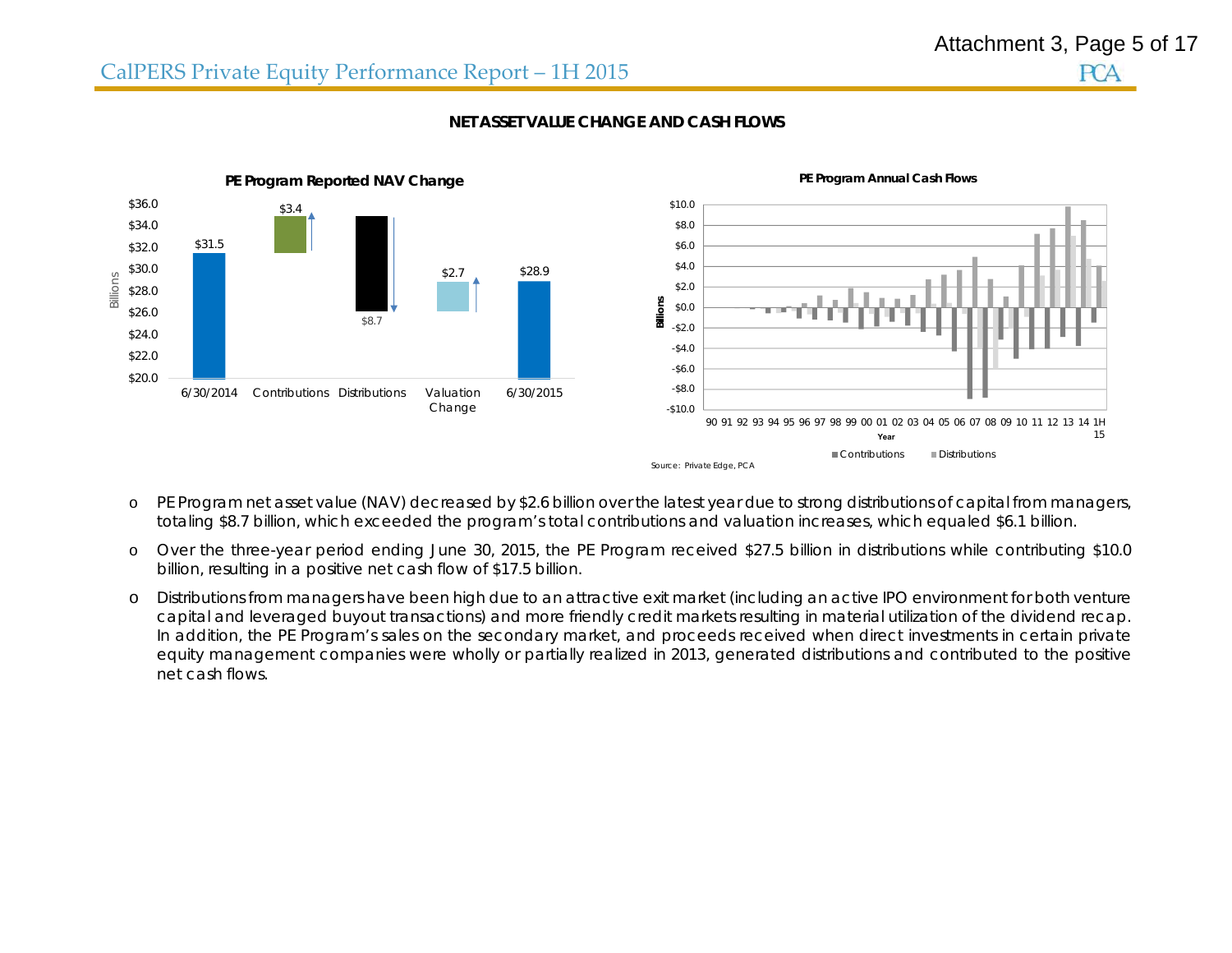

# **PORTFOLIO STRATEGY COMPOSITION**



**PE Program Unfunded Commitments by Strategy: \$11.7 B**

Source: State Street Bank, Private Edge, PCA

| <b>Target Strategy Allocations</b> |        |              |        |  |  |  |
|------------------------------------|--------|--------------|--------|--|--|--|
| Strategy                           | Target | Range        | Actual |  |  |  |
| <b>Buyouts</b>                     | 60%    | 50%-70%      | 58%    |  |  |  |
| <b>Credit Related</b>              | 15%    | 10%-25%      | 12%    |  |  |  |
| Venture Capital                    | 1%     | $0\% - 7\%$  | 6%     |  |  |  |
| Growth/Expansion                   | 15%    | 5%-20%       | 17%    |  |  |  |
| Opportunistic                      | 10%    | $0\% - 15\%$ | 7%     |  |  |  |

- oAll strategy allocations are within target ranges and all but Venture Capital are at or near the middle of target ranges.
- o Buyout is the greatest proportion of the PE Program's unfunded commitments and will therefore continue to be its largest exposure prospectively.
- o Venture Capital, which comprises 6% of the PE Program's overall NAV, represents only 1% of unfunded commitments, demonstrating the PE Program's shift away from this strategy in recent years.
- o Conversely, Credit Related investments currently represent 12% of the PE Program's overall NAV but 14% of unfunded commitments, demonstrating an increased focus on new commitments to this strategy in recent years.
- o The PE Program's largest industry exposures are, in approximate order, consumer discretionary, information technology, industrials, financials, healthcare, energy, and consumer staples, ranging from a high of roughly 18% of the portfolio to a low of 6%. Over the 12-months ending June 30, 2015, the energy sector suffered a significant decline, which has been a major detractor to the PE Program's one-year performance results.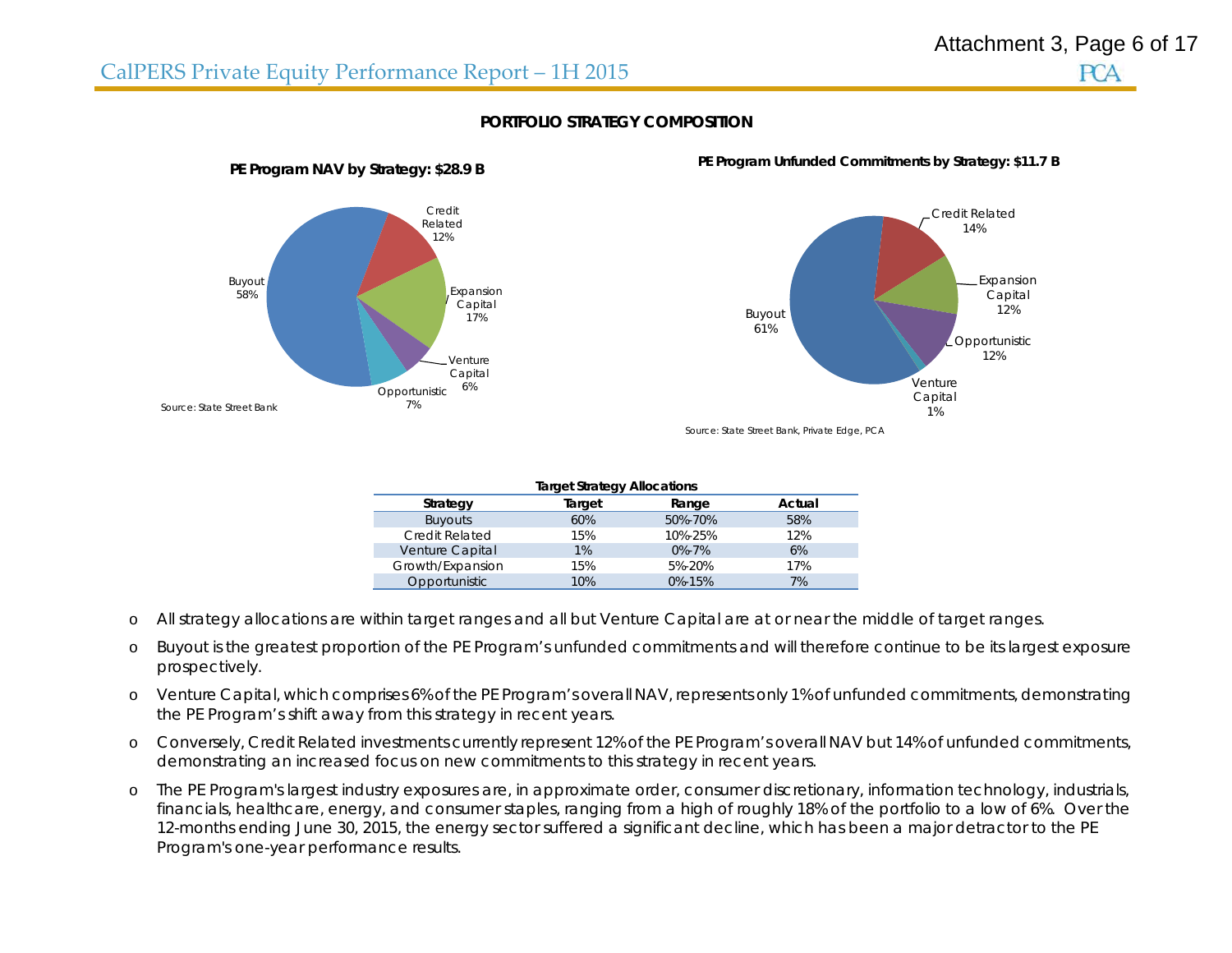

# **PORTFOLIO STRATEGY PERFORMANCE**

| I Chomance Summary. By Strategy |        |        |        |         |  |  |  |
|---------------------------------|--------|--------|--------|---------|--|--|--|
|                                 | 1 Year | 3 Year | 5 Year | 10 Year |  |  |  |
| PE Program                      | 8.9%   | 14.1%  | 14.4%  | 11.9%   |  |  |  |
| Buyout                          | 8.3%   | 13.6%  | 14.2%  | 14.1%   |  |  |  |
| Credit Related                  | 2.9%   | 13.8%  | 16.1%  | 13.0%   |  |  |  |
| <b>Expansion Capital</b>        | 10.8%  | 14.4%  | 14.3%  | 8.9%    |  |  |  |
| Venture Capital                 | 11.3%  | 13.2%  | 10.1%  | 6.6%    |  |  |  |
| Opportunistic                   | 20.5%  | 124%   | 13.3%  | 6.1%    |  |  |  |

**Performance Summary: by strategy** 

Sources: Wilshire, State Street Bank

- o All major strategies of the PE Program contributed positive results over the last twelve months, with the Buyout strategy being the largest contributor to overall performance. Opportunistic had the highest 1-year performance of the five strategies but represents a small proportion of the portfolio and is therefore a lesser contributor to the Program's overall performance.
- o Though all strategies contributed positive performance over the past year, the one-year returns of seven of the ten largest Buyout holdings were less than their corresponding one-year returns from the second half of 2014 by a non-cap weighted average of 7.3%.
- o Despite generating a positive 2.9% one-year return, each of the PE Program's ten largest Credit Related holdings, which includes the single largest holding in the entire program, had lower returns relative to the previous reporting period.
- o The Buyout strategy (with a 13.6% return) was a large factor in generating returns over the last three years due to its significant allocation in the PE Program.
- oAll strategies have demonstrated volatility over the four time periods measured, with Opportunistic being the most volatile.
- oThe Buyout strategy has generated attractive results over the longer ten-year period, posting an average annual return of 14.1%.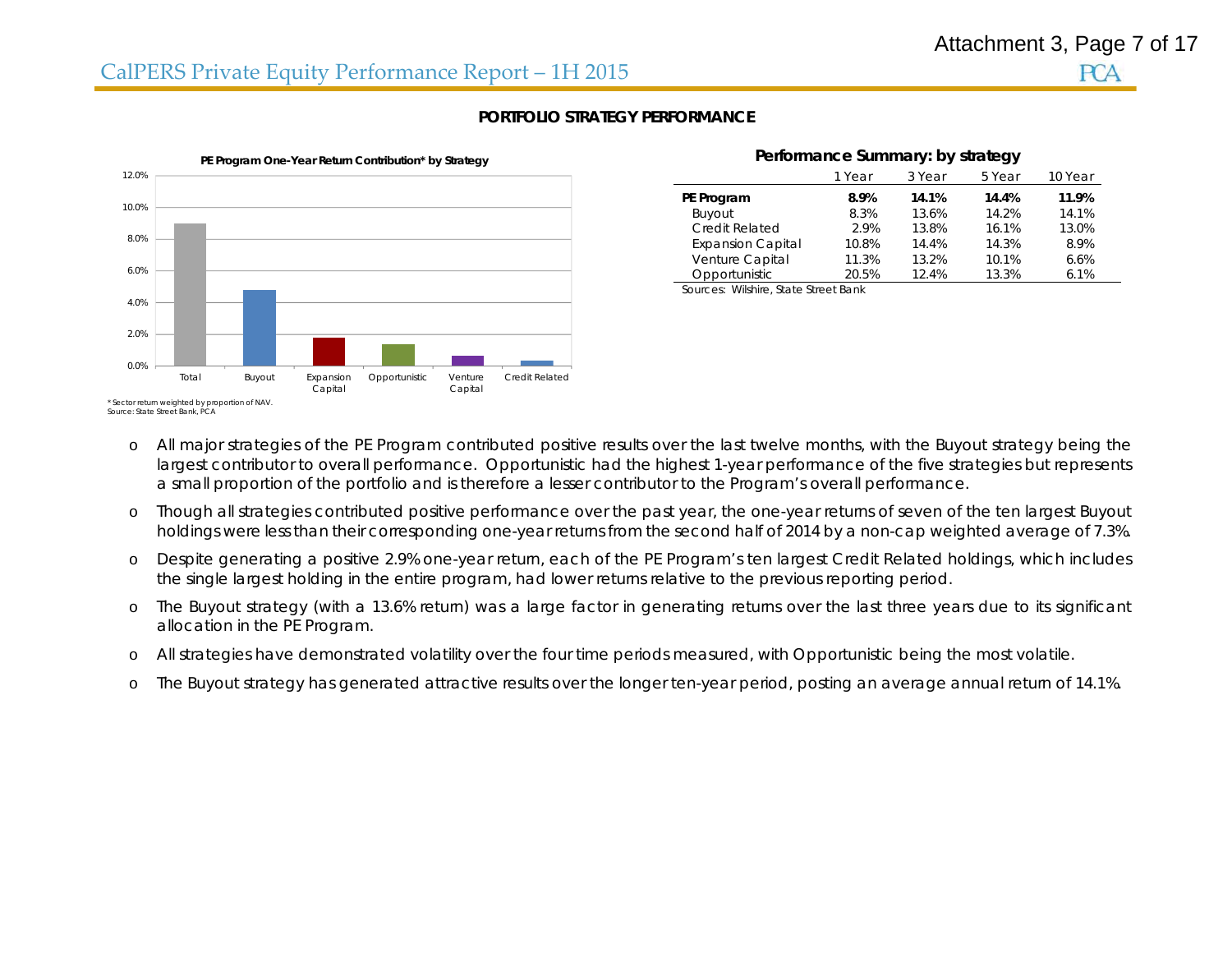



### **PORTFOLIO GEOGRAPHIC COMPOSITION AND PERFORMANCE**



**PE Program NAV by Geography: \$28.9 B**

#### United States71%Europe 17%Emerging Asia 6%Other Emerging Markets3%Other Developed

**PE Program Unfunded Commitments by Geography: \$11.7 B**

Markets3%

Source: State Street Private Edge



#### **PE Program One-Year Return Contribution\* by Geography**

### **Performance Summary: by geography**

|                                 | 1 Year | 3 Year | 5 Year   | 10 Year |
|---------------------------------|--------|--------|----------|---------|
| PE Program                      | 8.9%   | 14.1%  | 14.4%    | 11.9%   |
| <b>United States</b>            | 8.2%   | 14.6%  | 15.2%    | 11.8%   |
| International- Developed World  | 5.8%   | 10.6%  | 11.2%    | 11.8%   |
| International- Emerging Markets | 19.2%  | 13.3%  | $12.6\%$ | 13.9%   |

Sources: Wilshire, State Street Bank

- \* Geographic return weighted by proportion of NAV. Source: State Street Bank, PCA
	- o Approximately 74% of the PE Program's NAV is invested in the United States (based on the location of the investment firm) with 14% invested in developed markets (primarily Europe at 12%) and 12% in emerging markets (primarily Asia at 10%).
	- o The two largest U.S. holdings, despite generating positive returns over the past year, depreciated relative to the one-year results from the prior reporting period. These declines roughly correspond to the performance of the SSPEI over the same period.
	- oPerformance results were positive across all major geographic sectors and time periods.
	- oUnfunded commitments by geography generally correspond to each geography's relative NAV.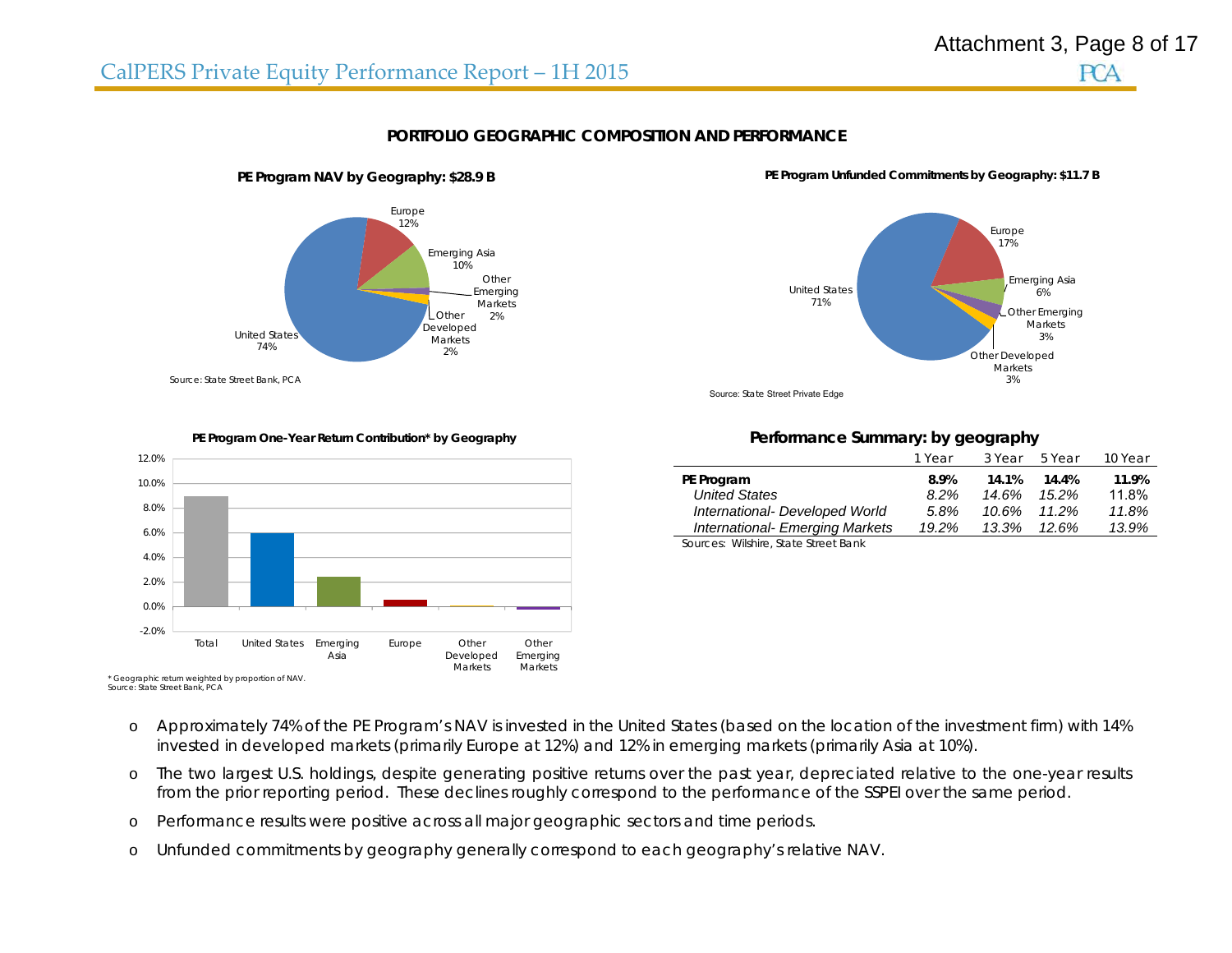# CalPERS Private Equity Performance Report – 1H 2015

**PE Program NAV by Structure: \$28.9 B**



**PCA** 

### **PORTFOLIO STRUCTURE COMPOSITION AND PERFORMANCE**



#### Partnerships 73%Fund of Funds6% Secondaries<1%Co-Investments / Directs1%Customized Investment **Accounts** 20%

Source: State Street Bank, Private Edge, PCA



#### **Performance Summary: by structure**

|                                          | 1 Year | 3 Year | 5 Year | 10 Year |
|------------------------------------------|--------|--------|--------|---------|
| PE Program                               | 8.9%   | 14.1%  | 14.4%  | 11.9%   |
| Partnerships                             | 7.5%   | 14.0%  | 14.7%  | 12.1%   |
| <b>Customized Investment</b><br>Accounts | 18.7%  | 5.9%   | 3.5%   | 1.7%    |
| <b>Fund of Funds</b>                     | 22.8%  | 15.1%  | 12.6%  | 8.5%    |
| Co-Investments/Directs                   | (4.3%) | 8.8%   | 12.4%  | 16.5%   |
| <b>Secondaries</b>                       | 12.7%  | 9.4%   | 11.4%  | 10.9%   |

Sources: Wilshire, State Street Bank

oPartnership structures are the most prevalent in the portfolio and therefore had the most significant impact on performance results.

- o Performance results are net positive across all structures over the latest year with the exception of Co-Investments/Directs, which posted a loss of (4.3%) over the 12 months ending on June 30, 2015, primarily attributed to a direct investment in a general partner.
- o The PE Program's bias toward Partnerships is also demonstrated in that 73% of unfunded commitments relate to Partnerships, though a number of large commitments have been made to Customized Investment Accounts recently. This is the first report categorizing the performance of Customized Investment Accounts as a structure.
- o Co-investments, though representing 4% of the PE Program's NAV, comprise only 1% of unfunded commitments, largely due to the fact that co-investments are frequently funded (or substantially funded) upon closing.

# **PE Program Unfunded Commitments by Structure: \$11.7 B**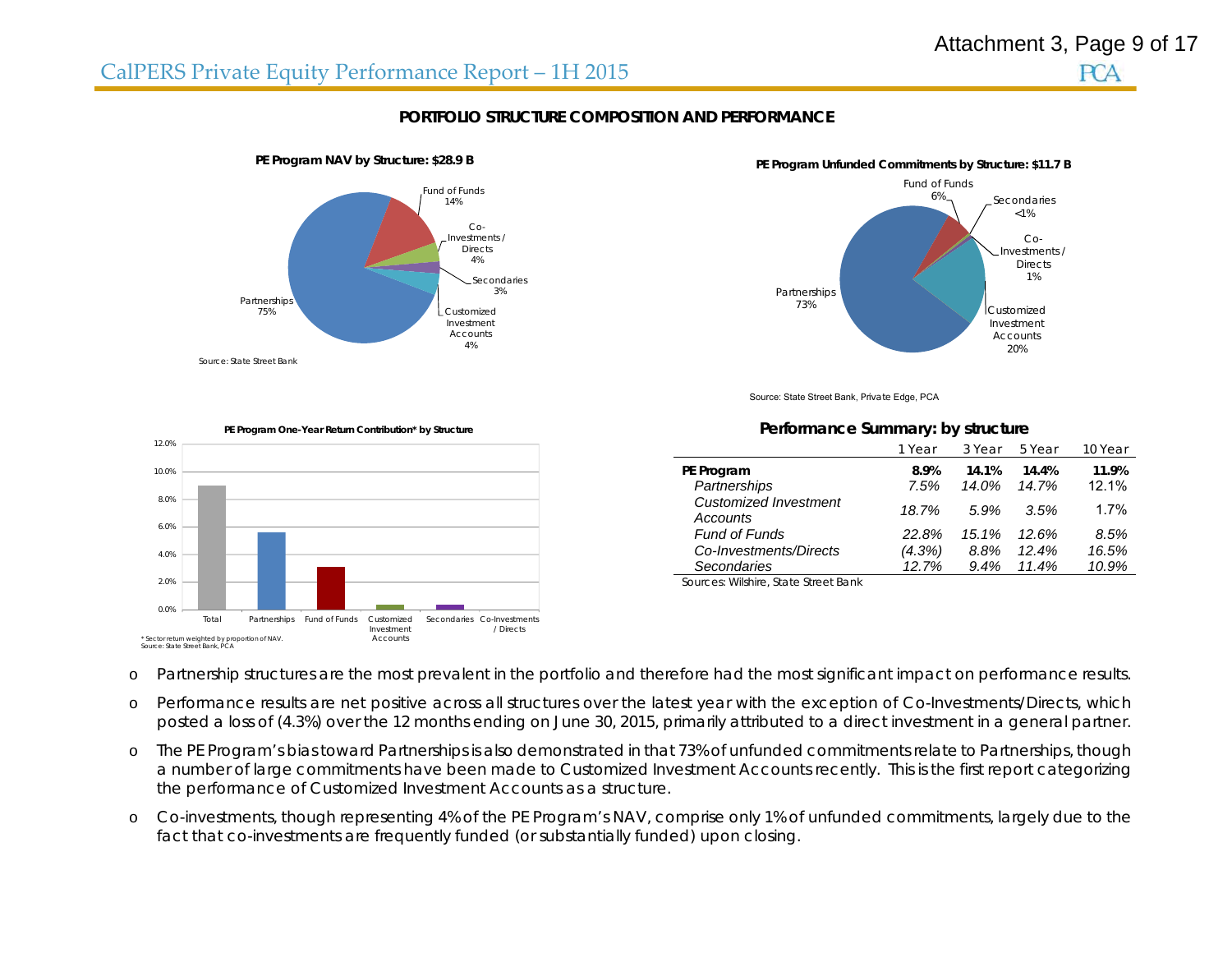

### **PORTFOLIO VINTAGE YEAR COMPOSITION AND PERFORMANCE**



Source: State Street Bank, PCA

#### **PE Program Unfunded Commitments by Maturity**



- oThe Program currently has \$59.8 billion in active commitments<sup>4</sup>, \$11.7 billion of unfunded commitments, and \$28.9 billion in NAV.
- o The majority of active commitments and NAV are currently represented by the 2006 to 2008 vintage years at \$30.9 billion and \$18.2 billion, respectively, and are driving performance results.
- o Near-term expirations are smaller due to slower commitment activity post-crisis. An increase in recent commitment activity has increased the longer-dated expirations.

<sup>4</sup> Active commitments only include commitments that have drawn capital as of the reporting date.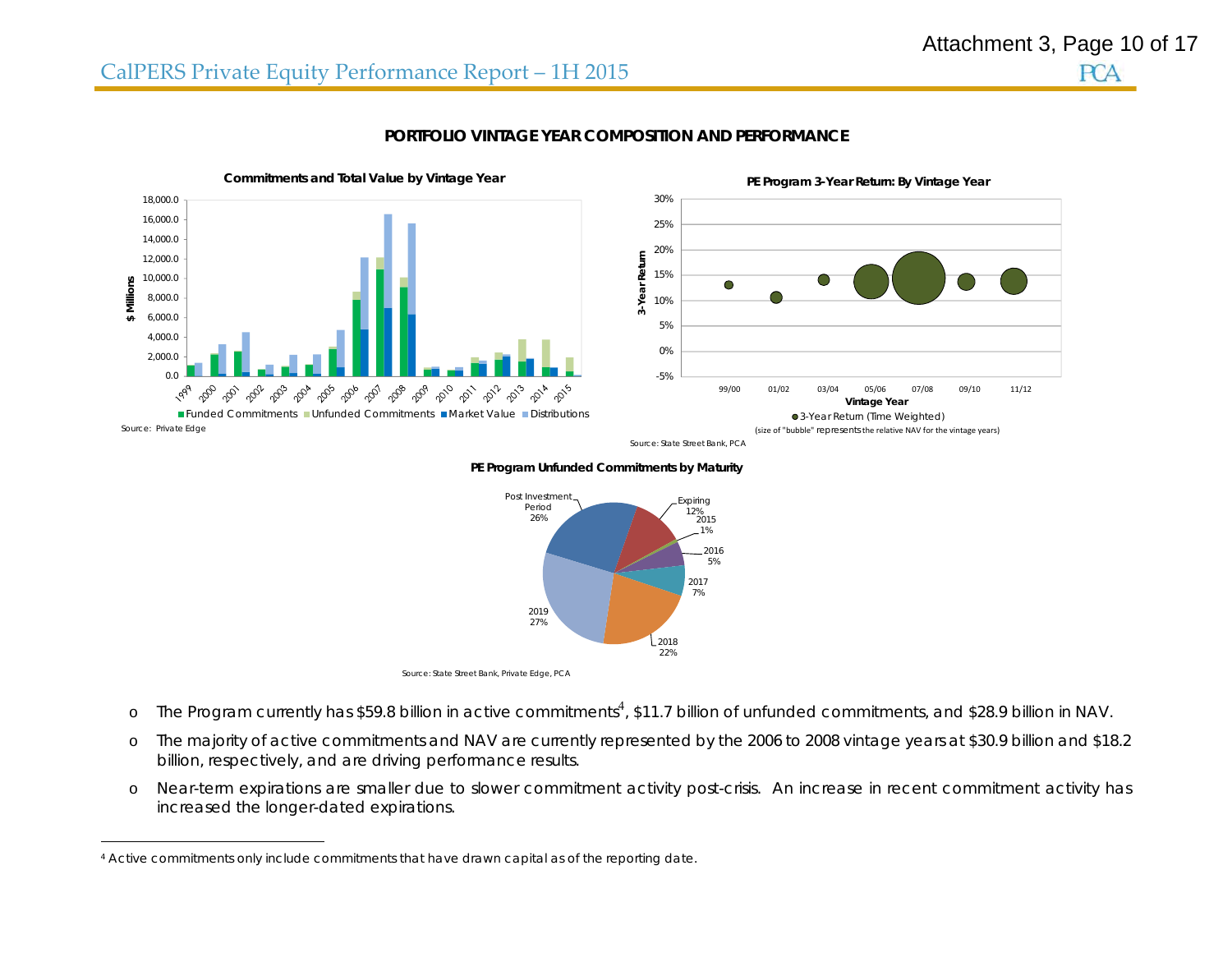### **ANNUAL COMMITMENT ACTIVITY AND MANAGER CONCENTRATION**

| PE Program Commitment Activity: fiscal year 2014/2015 |                  |               |              |                                              |             | Largest PE Program Relationships by Net Exposure |
|-------------------------------------------------------|------------------|---------------|--------------|----------------------------------------------|-------------|--------------------------------------------------|
| Partnership/Firm                                      | Commitment (\$M) | Sector        | Relationship | <b>Firm</b>                                  | Investments | Net Exposure (\$M)                               |
| <b>Blackstone Capital Partners VII</b>                | 556              | Buyout        | Existing     | <b>Blackstone Group</b>                      | 20          | \$4,165                                          |
| <b>Blackstone Tactical Opportunities III</b>          | 500              | Opportunistic | Existing     | Carlyle                                      | 28          | \$3,395                                          |
| <b>Bridgepoint V</b>                                  | 469              | Buyout        | Existing     | Apollo Global Management                     | 12          | \$2,289                                          |
| Centerbridge III                                      | 150              | Credit        | New          | <b>TPG Capital</b>                           | 17          | \$2,229                                          |
| Co-Investments                                        | 449              | Buyout        | Existing     | <b>Grove Street</b>                          |             | \$1,766                                          |
| CVC Credit Separate Account                           | 250              | Credit        | Existing     | Source: State Street Bank, Private Edge, PCA |             |                                                  |
| <b>IGCM California Mezzanine</b>                      | 80               | Credit        | Existing     |                                              |             |                                                  |
| <b>GCM Grosvenor DEM</b>                              | 200              | Buyout        | Existing     |                                              |             |                                                  |
| Hellman & Friedman VIII                               | 500              | Buyout        | Existing     |                                              |             |                                                  |
| Insight Separate Account                              | 400              | Growth        | Existing     |                                              |             |                                                  |
| Insight Venture Partners IX                           | 100              | Growth        | Existing     |                                              |             |                                                  |
| Riverstone VI                                         | 500              | Buyout        | Existing     |                                              |             |                                                  |
| Sankaty Separate Account                              | 500              | Credit        | New          |                                              |             |                                                  |
| Siris Partners III                                    | 75               | Buyout        | Graduate     |                                              |             |                                                  |
| Tailwind Sidecar                                      | 50               | Buyout        | Existing     |                                              |             |                                                  |
| <b>WCAS XII</b>                                       | 350              | Buyout        | Existing     |                                              |             |                                                  |
| Total                                                 | \$5,129          |               |              |                                              |             |                                                  |

| Largest PE Program Relationships by Net Exposure |             |                    |              |  |  |  |
|--------------------------------------------------|-------------|--------------------|--------------|--|--|--|
| Firm                                             | Investments | Net Exposure (\$M) | % of Program |  |  |  |
| <b>Blackstone Group</b>                          | 20          | \$4.165            | 10%          |  |  |  |
| Carlyle                                          | 28          | \$3.395            | 9%           |  |  |  |
| Apollo Global Management                         | 12          | \$2.289            | 6%           |  |  |  |
| <b>TPG Capital</b>                               | 17          | \$2.229            | 6%           |  |  |  |
| Grove Street                                     | Δ           | \$1.766            | 4%           |  |  |  |
| Source: State Street Bank, Private Edge, PCA     |             |                    |              |  |  |  |

Source: CalPERS, PCA

oThe PE Program authorized commitments totaling over \$5 billion across 20 opportunities during the 2014-2015 fiscal year.

o PE Program's five largest relationships, based on net exposure (defined as cost of investments plus unfunded commitments) represent approximately 35% of the program's overall net exposure with capital allocated across over 80 investments (partnerships, funds of funds and direct investments) and targeting multiple strategies and geographies.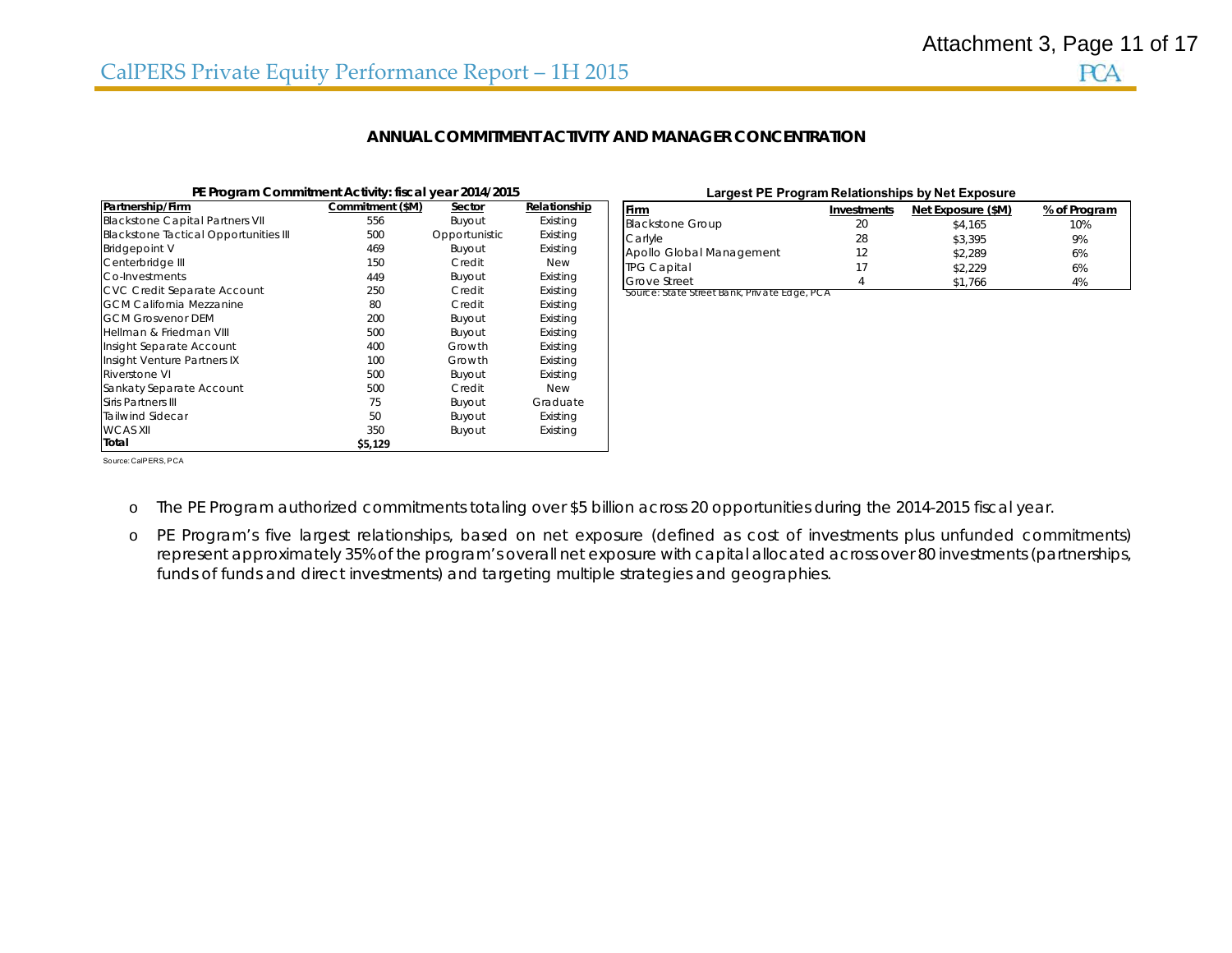# CalPERS Private Equity Performance Report – 1H 2015



**PRIVATE EQUITY MARKET OVERVIEW** 



Source: *Private Equity Analyst* through May 2015

Source: Thomson Reuters, through June 2015



# **Average U.S. Purchase Price Multiples**

Source: S&P Capital IQ





**Commitments to Non-U.S. Private Equity**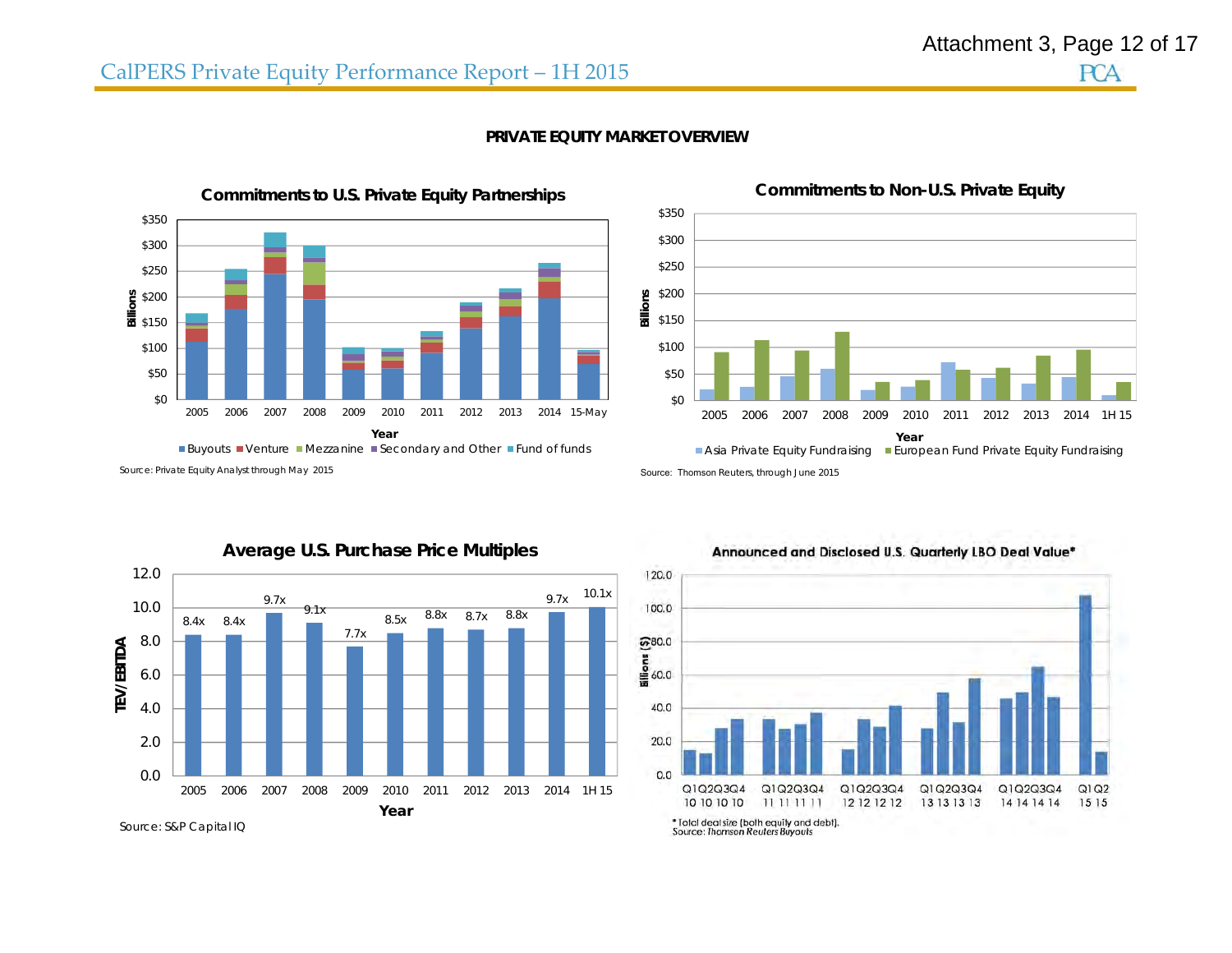

**Average U.S. Debt Multiples**

**U.S. Purchase Price Multiples: Large vs Middle Market**





**Equity Contribution**



Source: S&P Capital IQ

**Year**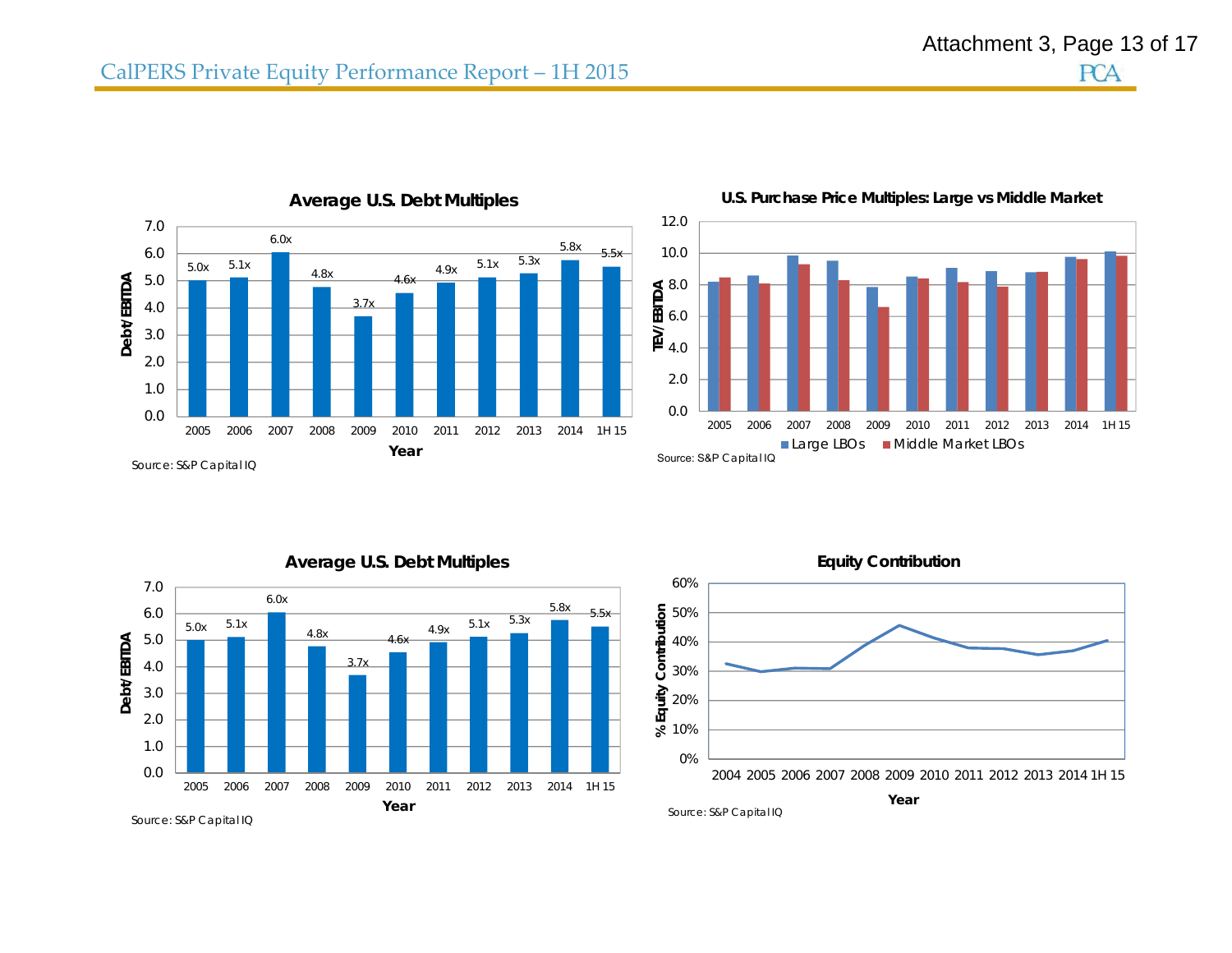

Dividend/Stock Repurchase Loan Volume

**Average European Debt Multiples**



Source: S&P Capital IQ LCD, Bank of America Merrill Lynch



**U.S. High-Yield and Leveraged Loan Market Size**



High Yield Leveraged Loan Source: Thomson Reuters, Credit Suisse Leveraged Finance Market Update

Source: Loan Syndications and Trading Association (LSTA)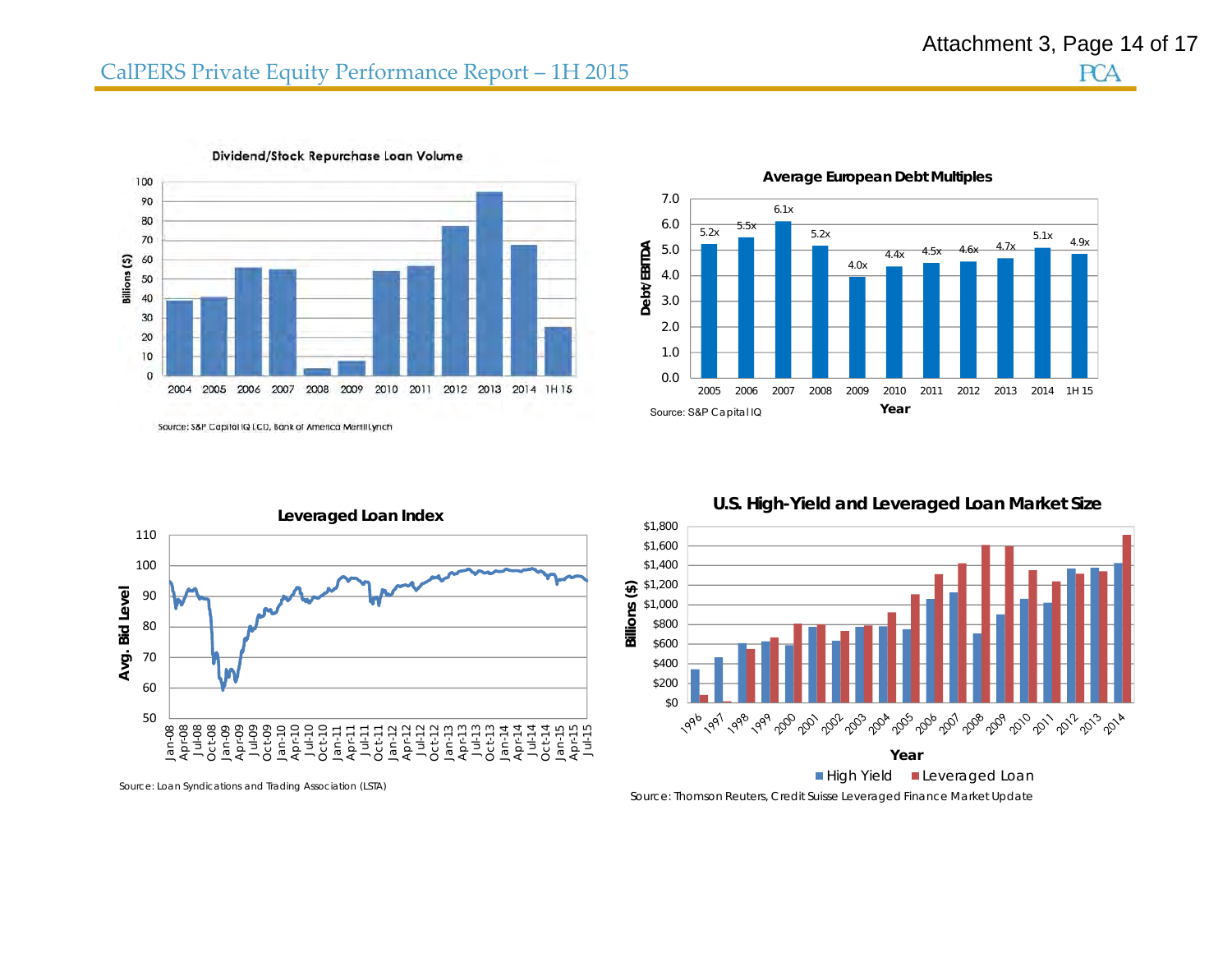# CalPERS Private Equity Performance Report – 1H 2015



 $1/84$  $1.189$ 1,200 \$20,000  $(073)$ ,  $122$ 1,096 1,089 1,048  $+$   $+$   $COP$   $DOS$  $1.033$ \$18,000 LCC657 ٠ ٠ ٠  $\cdot$  . 949 ٠ 1,000 **R97** 909 \$16,000  $0121$ ٠ ÷ ٠ \$14,000 800 Number <u>ය</u>\$12,000  $\frac{2}{3}$ \$10,000 600  $\overline{\mathbf{0}}$  $\frac{40}{20}$ <br>saludurg) \$6,000 \$4,000 200 \$2,000 \$0  $\Omega$ Q1 Q2 Q3 Q4 Q1 Q2 Q3 Q4 Q1 Q2 Q3 Q4 Q1 Q2 Q3 Q4  $Q1Q2$ Q1 Q2 Q3 Q4 10 10 10 10  $11$  11 11 11 12 12 12 12 13 13 13 13 14 14 14 14 15 15

Quarterly U.S. Venture Capital Deal Volume\*

\* Only includes equity portion of deal value. Source: Thomson Reuters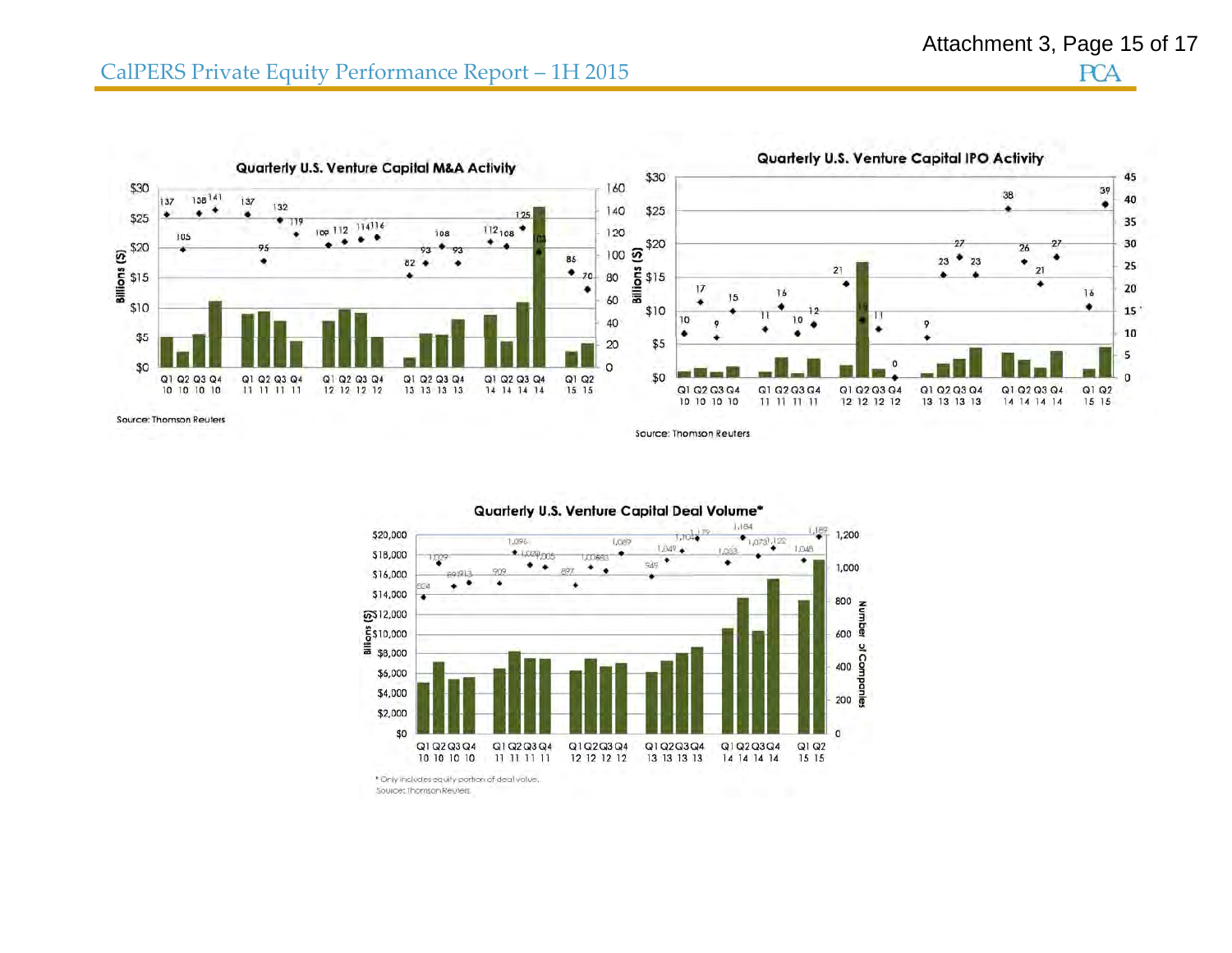# **Appendix 1: PE Program Relationships by Net Exposure (Cost plus Unfunded Commitments)**

| Firm                               | Net Exposure (\$M) | % of Program | Firm (continued)                       | Net Exposure (\$M) | % of Program |
|------------------------------------|--------------------|--------------|----------------------------------------|--------------------|--------------|
| <b>Blackstone Group</b>            | 4.165              | 10%          | Khosla Ventures                        | 225                | 1%           |
| Carlyle Group                      | 3,395              | 9%           | <b>Madison Dearborn Partners</b>       | 221                | 1%           |
| Apollo Global Management           | 2,289              | 6%           | Lombard/Pacific Partners               | 211                | 1%           |
| <b>TPG</b>                         | 2,229              | 6%           | <b>Birch Hill Equity Partners</b>      | 211                | 1%           |
| Grove Street                       | 1,766              | 4%           | <b>Francisco Partners</b>              | 209                | 1%           |
| Kohlberg Kravis Roberts & Co.      | 1,614              | 4%           | <b>CDH</b>                             | 198                | 1%           |
| <b>CVC Capital Partners</b>        | 1,591              | 4%           | Arclight                               | 186                | $< 1\%$      |
| First Reserve                      | 1,128              | 3%           | Levine Leichtman Capital               | 186                | $< 1\%$      |
| <b>Advent Partners</b>             | 1,075              | 3%           | <b>SAIF Partners</b>                   | 181                | $< 1\%$      |
| <b>GCM Grosvenor</b>               | 999                | 2%           | Wellspring Capital Partners            | 174                | $< 1\%$      |
| Cerberus                           | 992                | 2%           | Palladium                              | 165                | $< 1\%$      |
| Silver Lake Partners               | 957                | 2%           | OCM                                    | 157                | $< 1\%$      |
| <b>TowerBrook Capital Partners</b> | 752                | 2%           | Polish Enterprise                      | 154                | $< 1\%$      |
| 57 Stars                           | 709                | 2%           | Thomas H. Lee Company                  | 152                | $< 1\%$      |
| Yucaipa                            | 673                | 2%           | Clessidra Capital                      | 150                | $< 1\%$      |
| Welsh Carson Anderson & Stowe      | 673                | 2%           | Centerbridge Capital                   | 150                | $< 1\%$      |
| Insight Venture Partners           | 581                | 1%           | The Resolute Fund                      | 149                | $< 1\%$      |
| Hellman & Friedman                 | 550                | 1%           | <b>KPS</b>                             | 147                | $< 1\%$      |
| Standard Life                      | 543                | 1%           | Aisling Capital                        | 145                | $< 1\%$      |
| Sankaty Advisors                   | 500                | 1%           | Lion Capital                           | 132                | $< 1\%$      |
| Permira                            | 479                | 1%           | <b>Avenue Capital Partners</b>         | 122                | $< 1\%$      |
| <b>Bridgepoint Capital</b>         | 469                | 1%           | Lime Rock                              | 120                | $< 1\%$      |
| Riverstone                         | 452                | 1%           | Riverwood Capital Partners             | 119                | $< 1\%$      |
| Capital Dynamics                   | 445                | 1%           | VantagePoint Venture Partners          | 116                | $< 1\%$      |
| WL Ross & Co. LLC                  | 435                | 1%           | Coller Capital                         | 111                | $< 1\%$      |
| Onex                               | 410                | 1%           | Huntsman Gay Capital                   | 111                | $< 1\%$      |
| <b>KMCP</b>                        | 403                | 1%           | Audax Group                            | 108                | $< 1\%$      |
| Hamilton Lane                      | 372                | 1%           | <b>Essex Woodlands Health Ventures</b> | 106                | $< 1\%$      |
| Ares                               | 364                | 1%           | W Capital Partners                     | 99                 | $< 1\%$      |
| New Mountain Capital               | 354                | 1%           | <b>Affinity Equity Partners</b>        | 96                 | $< 1\%$      |
| <b>MHR</b>                         | 330                | 1%           | Magnum Capital                         | 89                 | $< 1\%$      |
| Providence Equity Partners         | 294                | 1%           | <b>Triton Partners</b>                 | 88                 | $< 1\%$      |
| <b>AACP</b>                        | 293                | 1%           | <b>EM Alternative Investments</b>      | 84                 | $< 1\%$      |
| Green Equity Investors             | 272                | 1%           | <b>Rhone Partners</b>                  | 81                 | $< 1\%$      |
| Oak Hill Capital Partners          | 260                | 1%           | Aurora Capital Partners                | 81                 | $< 1\%$      |
| Jasper Ridge                       | 260                | 1%           | Kline Hawkes & Co.                     | 76                 | $< 1\%$      |
| Tailwind                           | 253                | 1%           | PAG                                    | 76                 | $< 1\%$      |
| Stone Point Capital                | 250                | 1%           | <b>OTHER</b>                           | 1,059              | 3%           |